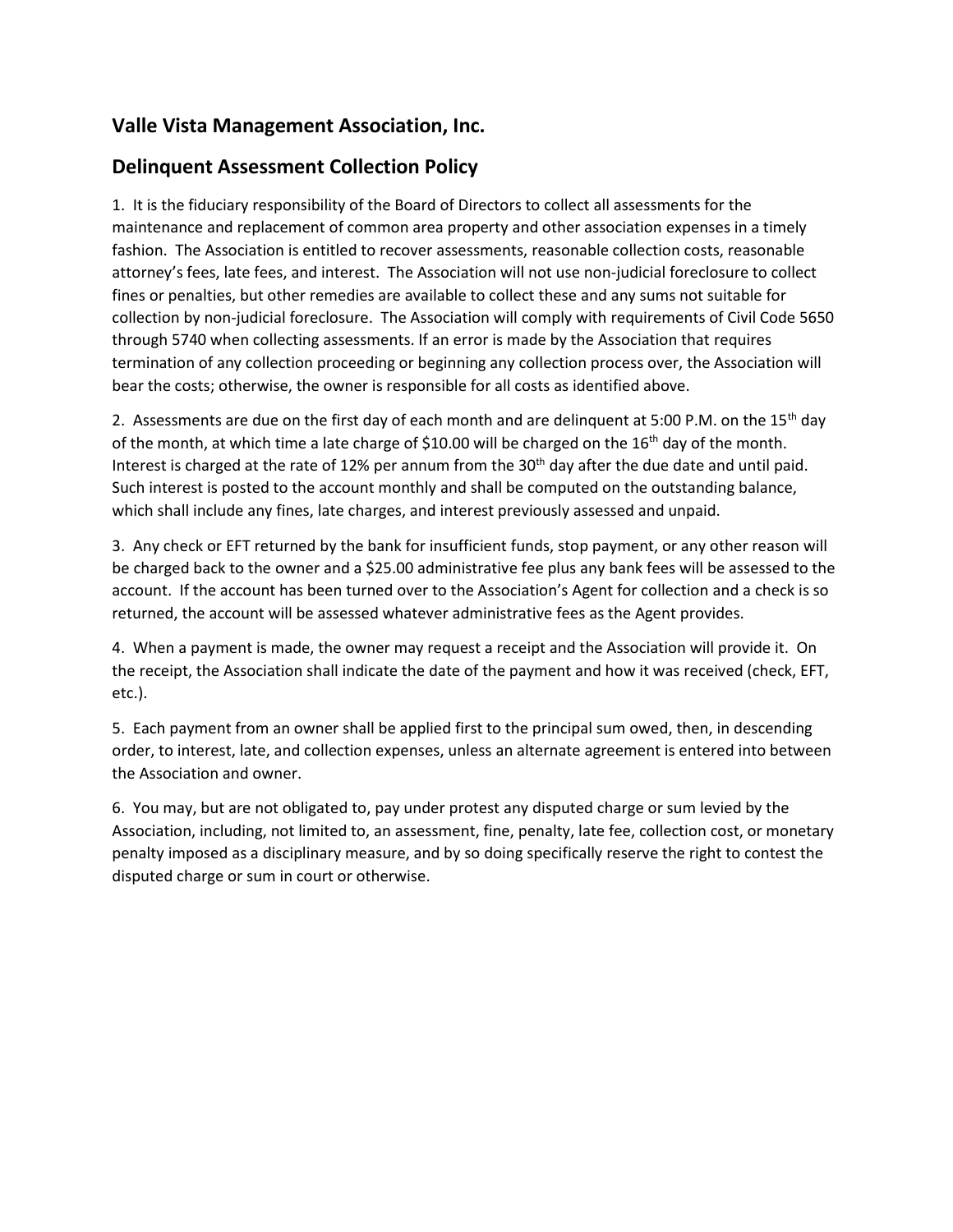7. **Pre-Lien Notice.** Any time after the 46<sup>th</sup> day after an assessment is due, a 30-day Pre-Lien Notice may be prepared and sent, by certified mail, to the delinquent record owner at the owner's last mailing address provided to the Association. If the delinquent record owner has provided a written notice of a secondary address, all notices shall be sent to that address also.

a) Such notice will include an itemized statement of the total amounts currently delinquent, including but not limited to assessments, late charges, interest, attorney fees, and costs of collection.

b) The owner has the right to inspect the Association records to verify delinquency pursuant to Civil Section 5205.

c) The owner has the right to dispute the assessment debt by submitting a written request for dispute resolution pursuant to the association's Internal Despite Resolution procedure, which is the statutory default procedure described in Civil Code 5915. The owner shall not be liable to pay the charges, interest, and costs of collection, if it is determined that the assessment was paid on time to the association. If no such request is submitted within 30 days of the postmark of the notice, the Board can immediately vote to record the lien.

d) The owner has the right to request, in writing (postmarked within 15 days of the postmark of the notice), a meeting with the Board to discuss a payment plan for the debt mentioned above. The Board shall meet with the owner in executive session within 45 days of the postmark of the request. If there is no regularly scheduled Board meeting within the 45 days, the Board may designate a committee of one or more Directors to meet with the owner. Payment plans may incorporate any assessments that accrue during the payment plan period. Additional late fees shall not accrue during the payment plan period if the owner is in compliance with the terms of the payment plan. However, interest continues to accrue at 12%, per annum, posted monthly. Payment plans shall not impede the association's ability to record a lien on the owner's separate interest to secure payment of delinquent assessments. In the event of a default on any payment plan, the association will resume its efforts to collect the delinquent assessments from the time prior to entering into the payment plan.

e) The decision to record a lien shall be made by the Board of Directors, approved by a majority vote in an open meeting. The Board shall record the vote in the minutes of that meeting referring to the property by parcel number, and not by the name of the owner. Likewise, the decision to file in small claims court shall be made by the Board.

f) On or about the 30<sup>th</sup> day after the Pre-Lien Notice is sent, the Association may record a lien on the property to secure the debt; however, there are limitation that may preclude foreclosure of the lien at that time, as noted below.

g) Before the association initiates foreclosure against the owner's separate interest, the owner has the right to request Alternate Dispute Resolution pursuant to Civil Code 5925. However, binding arbitration shall not be available if the association intends to initiate a judicial foreclosure.

# **IMPORTANT NOTICE: IF YOUR SEPARATE INTEREST IS PLACED IN FORECLOSURE BECAUSE YOU ARE BEHIND IN YOUR ASSESSMENTS, IT MAY BE SOLD WITHOUT COURT ACTION.**